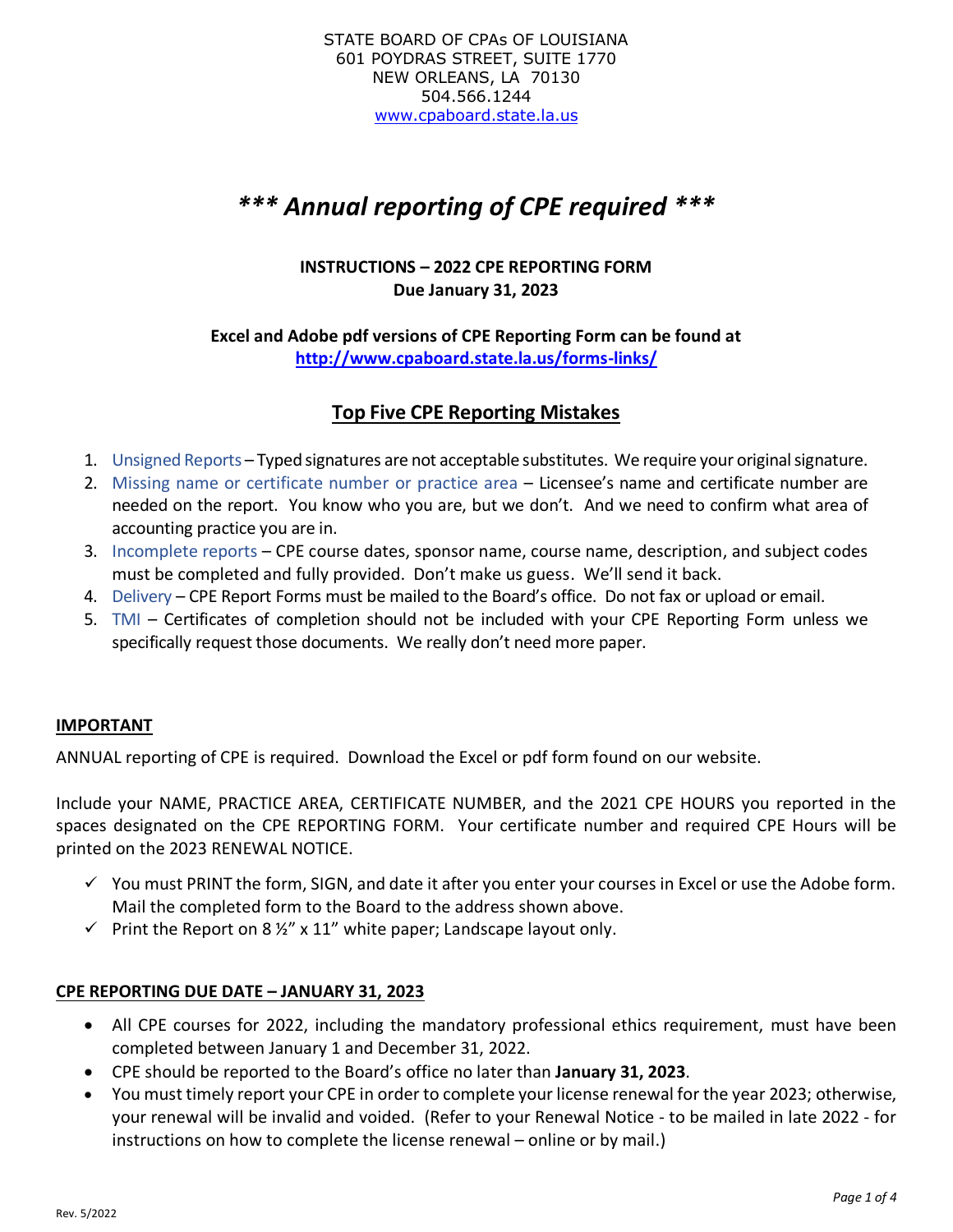#### STATE BOARD OF CPAs OF LOUISIANA 601 POYDRAS STREET, SUITE 1770 NEW ORLEANS, LA 70130 504.566.1244 [www.cpaboard.state.la.us](http://www.cpaboard.state.la.us/)

#### **REQUIRED CPE**

Required CPE hours will be provided on the 2023 Renewal Notices. In general, CPE hours required are:

- ❖ CPAs licensed or reinstated *prior to* 2021: 1. Minimum of 20 hours to be completed and reported for 2022, regardless of hours reported for 2021 2. Must report at least 80 hours for 2022, minus hours reported for 2021 ❖ CPAs licensed or reinstated in 2021: Minimum of 20 hours to be completed and reported for 2022
- ❖ CPAs licensed or reinstated in 2022: 0 none hours to be completed and reported for 2022

- $\checkmark$  Only claim credit for programs completed in 2022 that were not used for 2021.
- $\checkmark$  There is no provision to carry-over hours in excess of annual limitations.
- ✓ Retain CPE records, supporting documentation, including proof of attendance, for 5 years after December 31, 2022.
- $\checkmark$  DO NOT SUBMIT the documentation of attendance unless requested by our office.
- $\checkmark$  ROUND all partial hours DOWN to the nearest half hour.

## **CPE** *ETHICS* **REQUIREMENTS – 3 hours for 2022**

For the 2022 Report period, the Board has determined the CPE requirement for Professional Ethics will be 3 hours. The Board-approved courses are listed on the Board's website.

|                                                                                                                                                               | If Total CPE Earned per Year Equals: |               |               |        |
|---------------------------------------------------------------------------------------------------------------------------------------------------------------|--------------------------------------|---------------|---------------|--------|
| <b>CPE Restrictions by Subject Type</b>                                                                                                                       | <b>20 Hrs</b>                        | <b>30 Hrs</b> | <b>40 Hrs</b> | 60 Hrs |
| *Accounting & Auditing Courses – minimum required<br>(if practice area is Audit/Attest or you participate in attest<br>engagements – see specific info below) | 8                                    | 8             | 8             | 8      |
| <b>CPE Subject Area Limits</b>                                                                                                                                |                                      |               |               |        |
| Personal Development – Maximum hours allowed                                                                                                                  | 20                                   | 20            | 20            | 20     |
| **Published Material - Maximum hours allowed                                                                                                                  | 10                                   | 10            | 10            | 10     |
| ***Credential Exams - Maximum hours allowed                                                                                                                   | 20                                   | 20            | 20            | 20     |
| Teacher/ Speaker Credit - Maximum hours allowed                                                                                                               | 20                                   | 20            | 20            | 20     |

\* Minimum A & A requirement must be met annually and precedes any other limited subject areas.

\*\* Published Material must be approved by the Board in advance

\*\*\* Credential Exams (Board approved) CPE hrs  $=$  5x's length of exam

## **CPAs WHO PARTICIPATE IN ATTEST ENGAGEMENTS**

**CPAs who participate in attest engagements during the calendar year** (e.g., compilations, reviews, audits, and agreed-upon-procedures) **must have at least 8 hours of CPE hours in Accounting and Auditing programs annually.** 

Participation includes being responsible for performing substantial portions of the procedures, or being responsible for planning, directing, or reporting an attest engagement. Persons who "plan, direct and report"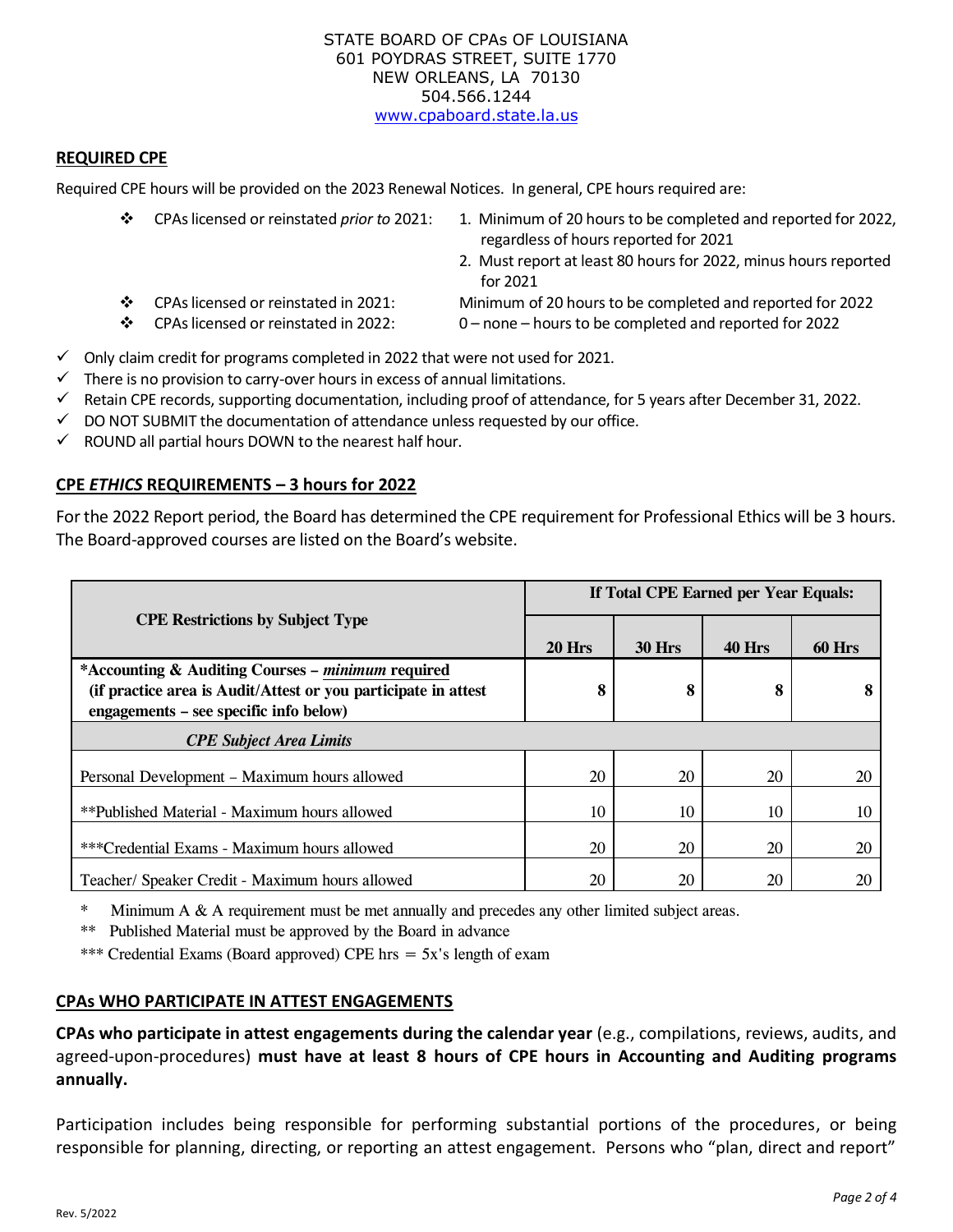#### STATE BOARD OF CPAs OF LOUISIANA 601 POYDRAS STREET, SUITE 1770 NEW ORLEANS, LA 70130 504.566.1244 [www.cpaboard.state.la.us](http://www.cpaboard.state.la.us/)

generally include the in-charge accountant, the supervisor or manager, and the firm partner (owner) who signs or authorizes someone to sign the attest engagement report on behalf of the firm. [Board Rule §1301.A.1] *SUBJECTS WHICH QUALIFY*

The following subjects are acceptable as long as they contribute to the professional competence of the CPA and are relevant to the services rendered or to be rendered. List the course hours under the appropriate Subject Type column of the form:

## **Subject Type:**

- 1. Accounting & Auditing = includes auditing, financial reporting, accounting principles and related accounting disciplines.
- 2. Consulting = includes advisory services for management, evaluating operating systems, business advisory services, individual financial activity or business activity, and investment planning.
- 3. Taxation = includes subjects dealing with tax compliance and tax planning.
- 4. Management = includes concentration on practice management areas such as organizational structures, marketing services, and administrative practices with emphasis on specific management needs.
- 5. Specialized knowledge and applications = subjects targeted to specialized industries, such as not-forprofit organizations, health care, and oil & gas.
- 6. Personal development = includes self-management and self-improvement, quality of life issues, interpersonal relationships, self-assessment, and personal improvement.
- 7. Professional ethics = includes only those courses approved and listed on the Board's website